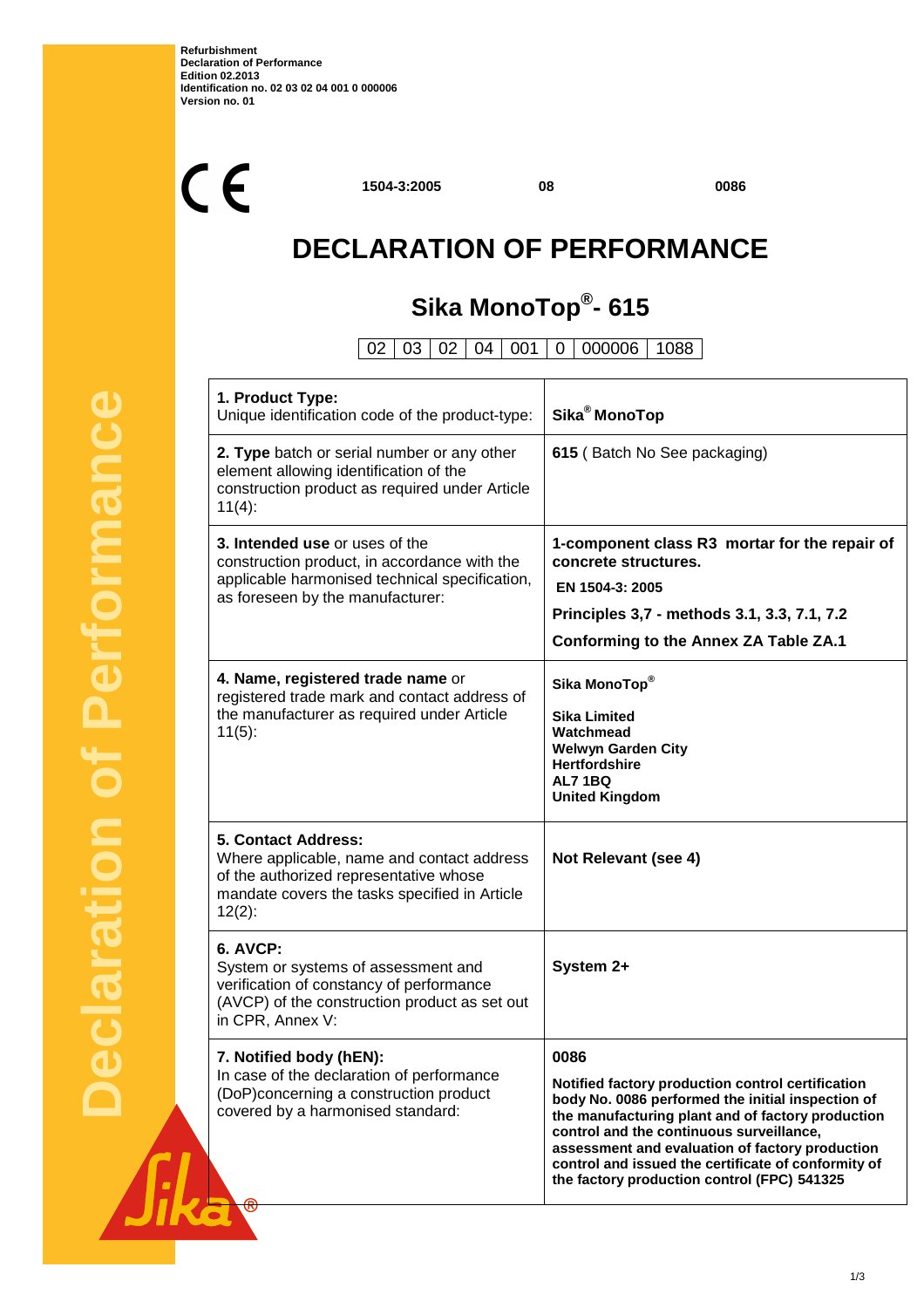| 8. Notified body (ETA):<br>In case of the declaration of performance<br>concerning a construction product for which a<br>European Technical Assessment (ETA) has<br>been issued: | Not relevant (see 7) |
|----------------------------------------------------------------------------------------------------------------------------------------------------------------------------------|----------------------|
|----------------------------------------------------------------------------------------------------------------------------------------------------------------------------------|----------------------|

### **9. Declared performance**

| <b>Essential</b><br>characteristics        | <b>Performance</b>                  | <b>Test Standard</b> | <b>Harmonised technical</b><br>specification |
|--------------------------------------------|-------------------------------------|----------------------|----------------------------------------------|
| <b>Compressive strength</b>                | Class R <sub>3</sub>                | <b>EN 12190</b>      |                                              |
| <b>Chloride ion content</b>                | ≤ 0.05%                             | EN 1015-7            |                                              |
| Adhesive bond                              | $\geq$ 1.5 MPa                      | <b>EN 1542</b>       |                                              |
| Restrained shrinkage /<br>expansion        | $\geq$ 1.5 MPa                      | EN 12617-4           |                                              |
| <b>Carbonation resistance</b>              | NPD <sup>*</sup>                    | <b>EN 13296</b>      | EN 1504-3: 2005                              |
| <b>Elastic modulus</b>                     | $\geq$ 15 Gpa                       | <b>EN 13412</b>      |                                              |
| <b>Thermal compatibility</b>               | <b>NPD</b>                          | <b>EN13687</b>       |                                              |
| <b>Skid resistance</b>                     | <b>NPD</b>                          | EN 13036-4           |                                              |
| <b>Coefficient of thermal</b><br>expansion | <b>NPD</b>                          | <b>EN 1770</b>       |                                              |
| <b>Capillary absorption</b>                | ≤ 0.5 kg/m <sup>2</sup> /h $^{0.5}$ | <b>EN 13057</b>      |                                              |
| <b>Reaction to fire</b>                    | A <sub>1</sub>                      | EN 13501-1           |                                              |
| Dangerous substances                       | <b>NPD</b>                          |                      |                                              |

\*Not required if the repair product includes a surface protection system with proven protection against carbonation (EN 1504-2) or is a PC mortar

O